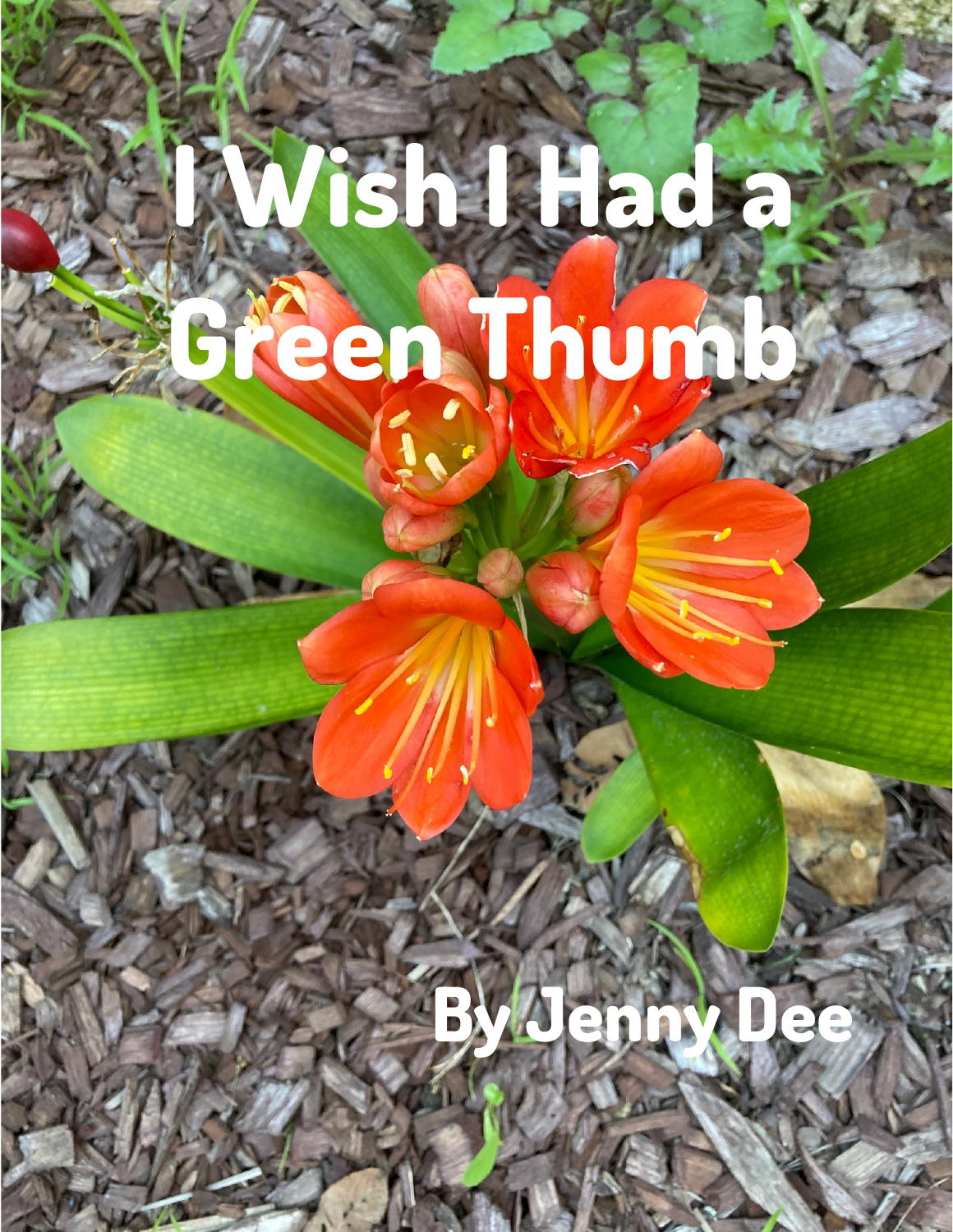See those beautiful, blooming buds of orange lilies on the cover? It's strictly pure luck that they have begin to grow in my meager backyard garden.

The poor things—they won't last for long. If the sun doesn't dry them out, or the rain wash them away, then they'll be obliterated by my son's basketball bouncing where I wish it wouldn't.

I love nature, flowers in particular. You wouldn't know it by the sparsity of my garden. I would love more than anything in this world to sit outside on my cushioned glider and read a romance amongst the rainbow of floral colors and rose and lavender scents that could potentially thrive under my care.

But alas, I have a black thumb.

I have been known to even figure out a subconscious way to kill bamboo plants—twice. A Japanese Maple outside barely survived, and I don't know how one would go about ruining a tree; thankfully, a good landscaper revived it and she is coming back to life somehow. And I know you will tell me this is impossible, but I also had to lay a small little indoor cactus to rest.

I once found these gorgeous Tiger Lilies and planted them in a front yard's lovely landscaping, which was begun and maintained by my then-landlord and his well-paid landscaper, who I would hear talking to the plants on a daily basis.

I was so proud at how they thrived under someone else's care, and admired them every time I passed them. When I moved to California, Mr. Plant Man carefully told me how to care for them, wrapping them up in some special way to make the two-week journey to be re-planted in my new home.

One guess what happened to the floral love of my life. Dead by Mississippi.

I don't try to hurt these beautiful forces of nature. I just don't have a clue as to how to take care of them. It amazes me to this day that I managed to raise two human lives without forgetting to feed, water, shelter and protect them from the elements.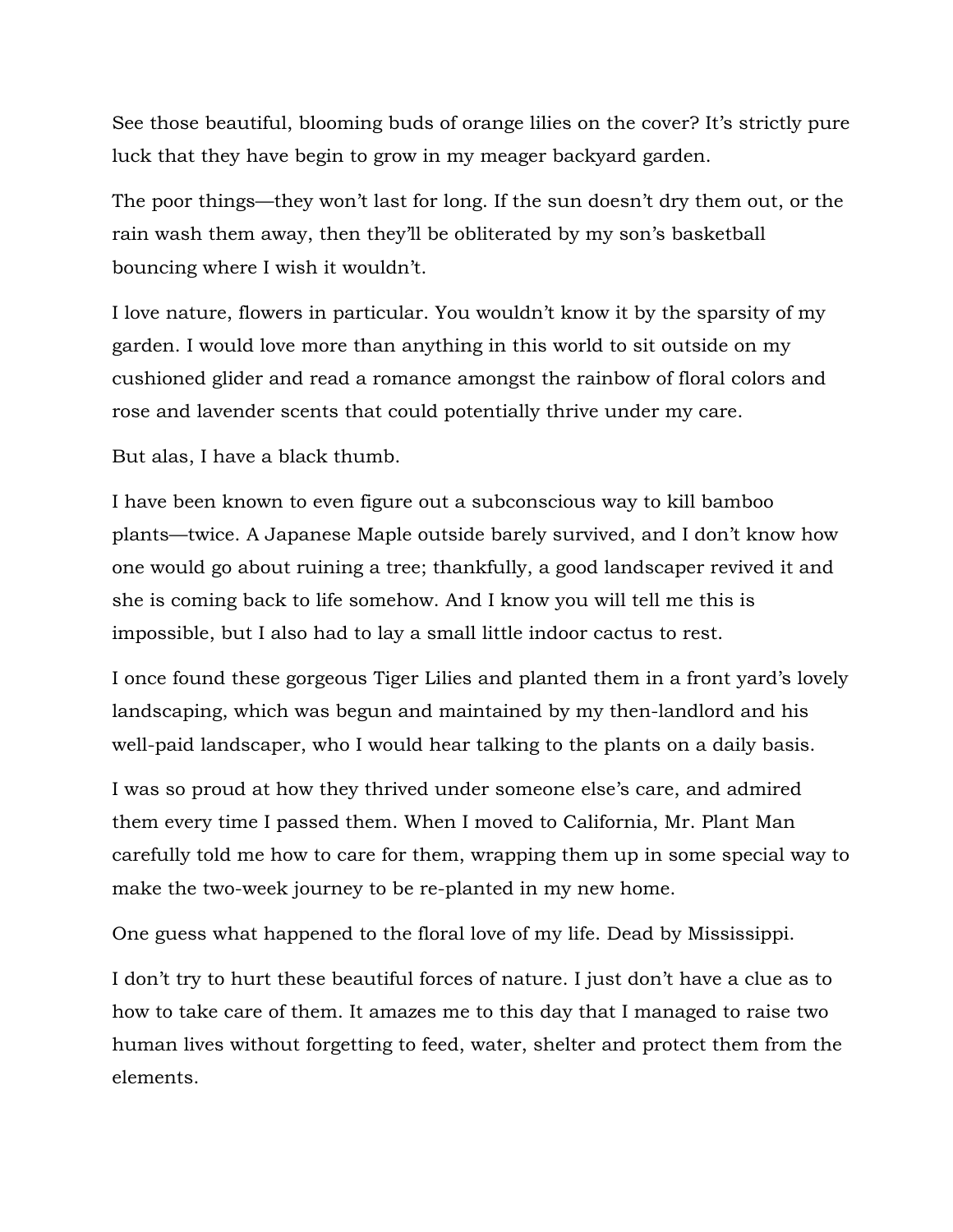The only things that seem to last in my current backyard are the rose bushes that have been there for years and a lavender bush—and even those I can't seem to maintain without loads of dead branches or overgrowth.

I attempt to prune. I attempt to nurture. I attempt to plant more.

My mother had even come out one year to visit and we went to the Home Depot to buy plants that would come back every year. She is a wonderful gardener. She can bring anything back to life. (Except my dead plants). And so, we bought an array of colorful flowers and potting soil and food and mulch and Lord knows what else she put in my basket to turn my Miss Black Thumb to a green one.

Alas, the only thing that has lasted from her determined attempts are these orange lilies and a wild growing jasmine thing. I don't even have the slightest idea how to manage its unkempt wrapping around the trellis. If it wasn't so pretty and smelled so yummy, I'd be terrified I'd be growing a Little Plant of Horrors.

Speaking of Little Shop…there are these prickly things that DO grow without nurturing every year, a horrible thorny weed-tree-evil-thing that I've nicknamed Audrey 2s. There is not enough weed killer in the world, natural or unnatural, to keep those things away!

My daughter has since taken over the nurturing role of watering them every night, and she does have a special way with flowers that I think they want to grow for her. Of course, she gets aggravated that her slowly successful attempts are thwarted by that dang, wayward basketball, but I do believe she is the reason those orange lilies even showed themselves this year.

I have come to terms with the fact that when someone buys me flowers, they last two days; when I plant something new, it's not coming back; that indoor plants are not my friends any more than outdoor plants are.